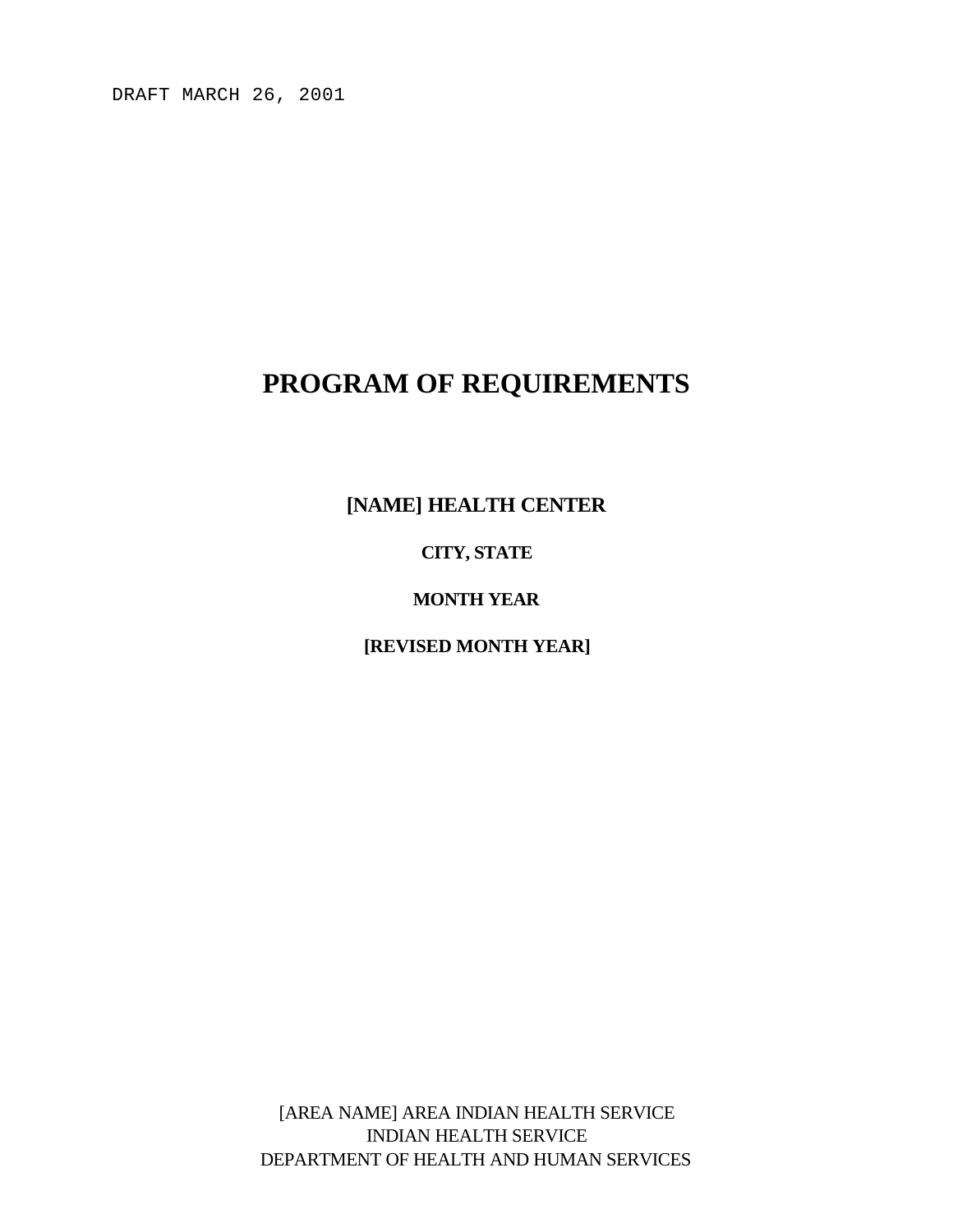#### DRAFT MARCH 26, 2001

### PROGRAM OF REQUIREMENTS INDIAN HEALTH SERVICE **[NAME] HEALTH CENTER CITY, STATE**

\_\_\_\_\_\_\_\_\_\_\_\_\_\_\_\_\_\_\_\_\_\_\_\_\_\_\_\_\_\_\_ \_\_\_\_\_\_\_\_\_\_

\_\_\_\_\_\_\_\_\_\_\_\_\_\_\_\_\_\_\_\_\_\_\_\_\_\_\_\_\_\_\_\_ \_\_\_\_\_\_\_\_\_\_

\_\_\_\_\_\_\_\_\_\_\_\_\_\_\_\_\_\_\_\_\_\_\_\_\_\_\_\_\_\_\_\_ \_\_\_\_\_\_\_\_\_\_\_\_

\_\_\_\_\_\_\_\_\_\_\_\_\_\_\_\_\_\_\_\_\_\_\_\_\_\_\_\_\_\_\_\_\_ \_\_\_\_\_\_\_\_\_\_\_\_

RECOMMEND APPROVAL:

| Area Director Name           | Date |
|------------------------------|------|
| Director                     |      |
| [Area Name]                  |      |
| <b>Indian Health Service</b> |      |

#### RECOMMEND APPROVAL:

Diane Stewart Date **Director** Engineering Services – Dallas Office of Environmental Health and Engineering Office of Public Health Indian Health Service

RECOMMEND APPROVAL:

Jose F. Cuzme, P.E. Date **Director** Division of Facilities Planning and Engineering Office of Environmental Health and Engineering Indian Health Service

#### APPROVAL:

Bruce R. Chelikowsky, R.S. Date Acting Director Office of Environmental Health and Engineering Indian Health Service